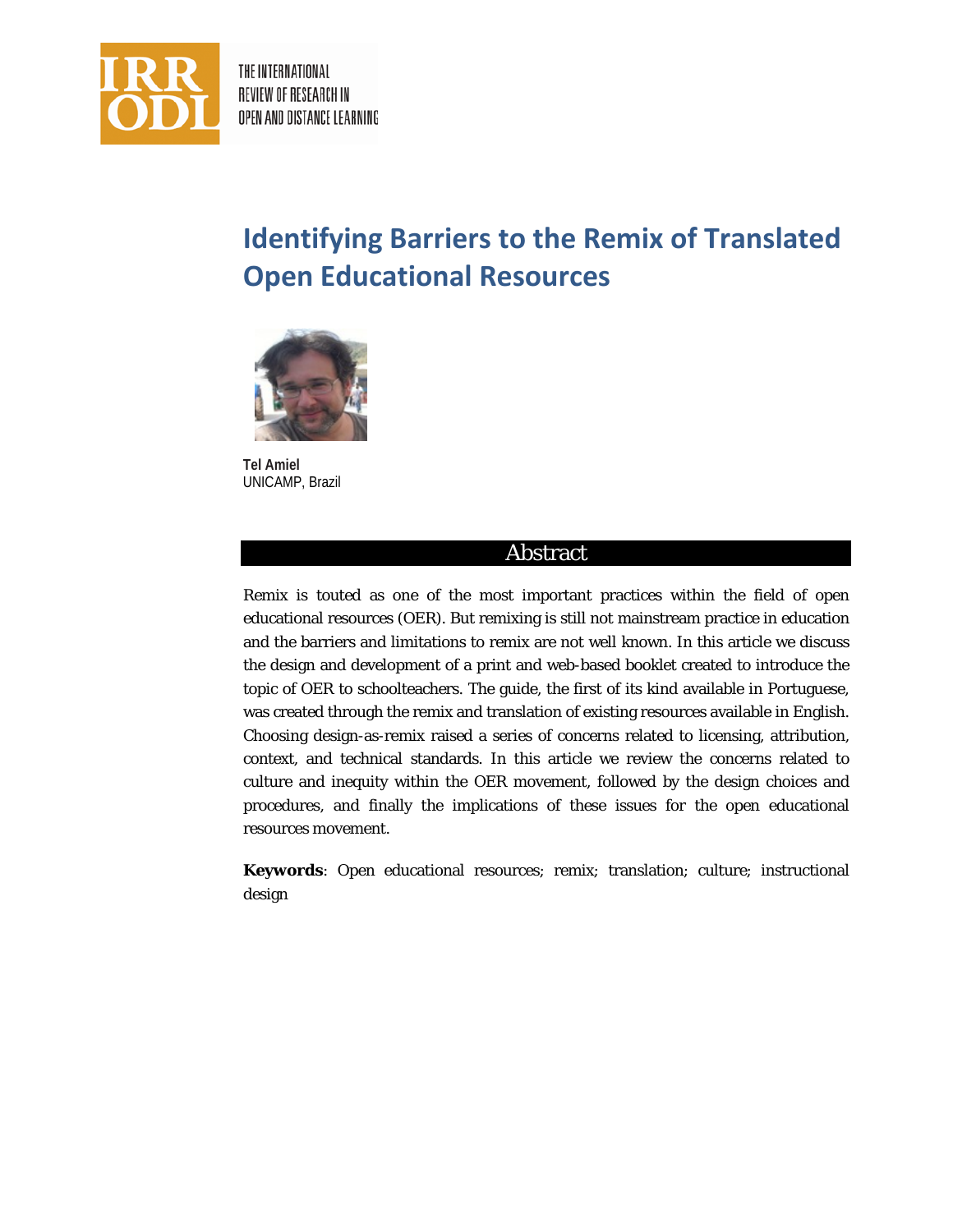#### Introduction

The open educational resources (OER) movement has led to a series of initiatives focused on the potential of the exchange, sharing, adaptation, and modification of content. This has lead to exciting new ways to think about how educational content is created and used in formal and non-formal educational settings. At the same time we have come to realize that OER can potentially sustain divides, such as the division between those who traditionally create and those who consume educational resources. Without due attention we face a neo-colonization and one-way flow of content based on the massive amount of content published by those in richer nations. In effect, we cannot expect that the expansion of infrastructures will automatically promote more equitable exchanges in educational content if we do not build systems and capacity so that minority and marginalized groups can effectively contribute (CERI, 2007; Reich, 2011; Reich, Murnane, & Willett, 2012).

This concern became the basis of the investigation into the design of a resource entitled *Open Educational Resources (OER): A guide for teachers* written in Portuguese. In order to promote OER and its inherent practices, the guide was developed as an OER itself, using open-source software and distributed with an open license. Moreover, instead of creating a new resource from scratch the publication was assembled from the revision and remix of existing resources.

Below, we briefly discuss the field of OER and the importance of remix, followed by an explanation of the design process while highlighting some of the benefits, barriers, and concerns that came to the fore when creating the booklet. Our goal was of a very practical sort: to design a reference/instructional resource all the while investigating this practice. The question that guided this study was: What design choices and challenges does one face when one decides to create a work through the remix of translated open educational resources?

## Open Educational Resources

The OER movement is often associated with the concept of learning objects (LO), part of a research and development program aimed at creating an ecosystem (both educational and economic) for the development of modular media for education (for a review see Downes, 2001). The two terms are still used by many interchangeably. Much of the difference between the two programs is focused on the concept of openness. According to Wiley (n.d.), "open" means an ability to reuse (unaltered, as is), revise (adapt and modify the content, such as a translation), remix (combine the original content or revisions, creating something novel), and redistribute (share copies of the original, revised or remixed content). These four terms have come to be known as the *4Rs*. The terminology is not yet consolidated and these four terms and others (such as repurpose and adapt) are used differently in diverse contexts and by different authors (see for example Gunn, Woodgate, & O'Grady, 2005). For our purposes, OER can be defined as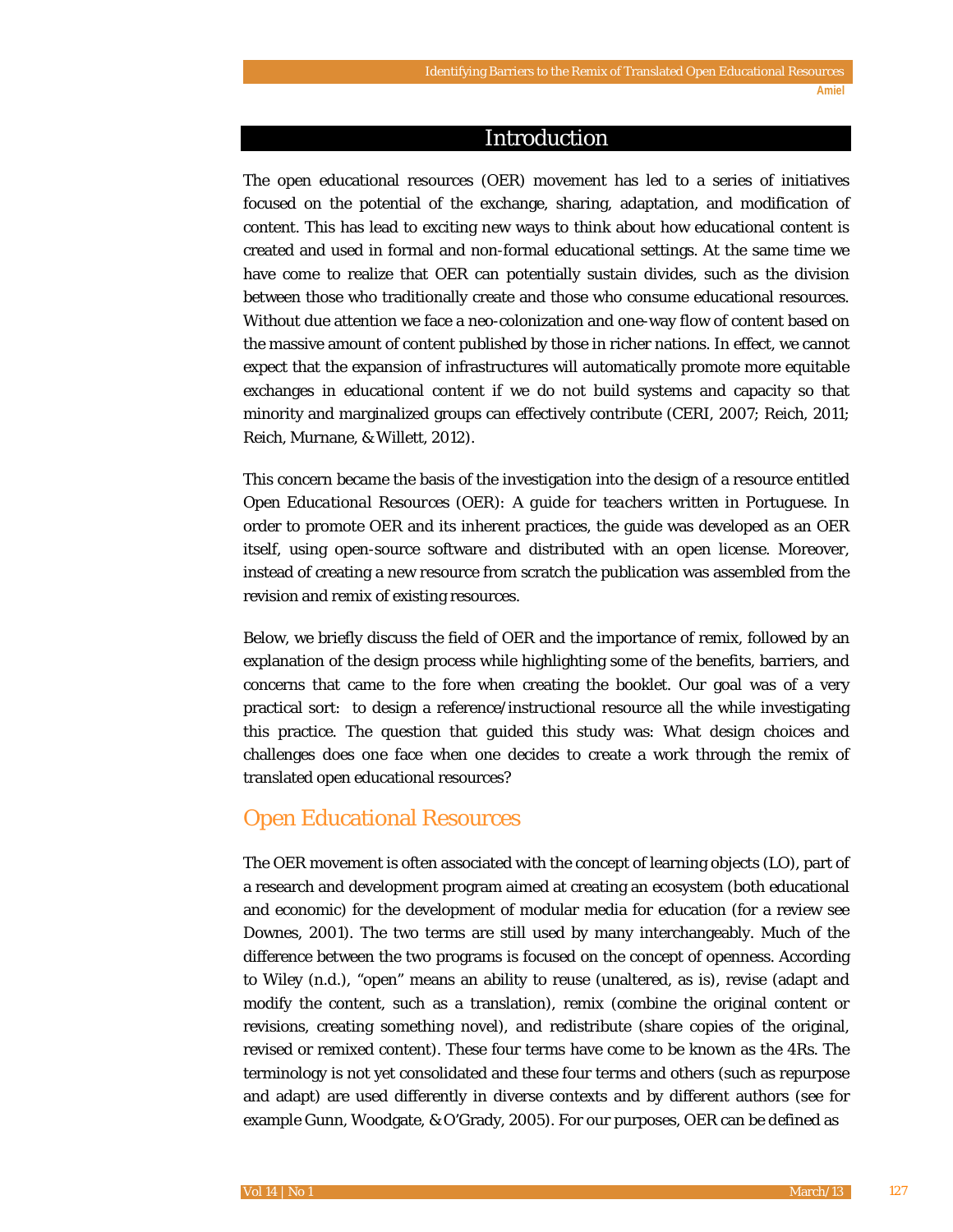…teaching, learning and research materials in any medium that reside in the public domain and have been released under an open licence that permits access, use, repurposing, reuse and redistribution by others with no or limited restrictions…The use of open technical standards improves access and reuse potential. OER can include full courses/programmes, course materials, modules, student guides, teaching notes, textbooks, research articles, videos, assessment tools and instruments, interactive materials such as simulations and role plays, databases, software, apps (including mobile apps) and any other educationally useful materials. The term 'OER' is not synonymous with online learning, eLearning or mobile learning. Many OER while shareable in a digital format — are also printable. (UNESCO/COL, 2011)

# Remixing Educational Resources

The two-tiered level (technical and legal) of openness emphasized above is essential to remix practices. The concept of remix in education is grounded upon the idea that people should have not only greater access but also greater freedoms in what they can do with educational resources. These activities have the potential to take innovative form in more open, commons-based peer production models (Benkler, 2005; Simon & Vieira, 2008). Educationally one could trace this trend to earlier conceptions of how schooling itself should be structured (Papert, 1980) and the importance of promoting production and creation in fostering media literacy (Erstad, 2008).

There are great barriers to promoting these participatory activities. In a study conducted within higher education Collis and Strijker (2003) indicated that "…there has been little success with bringing instructors close to an actual authoring process: instructors do not have the time, interest, or skills" (p. 5). These concerns are in line with historical problems in the adoption of educational technologies and educational change at all levels of formal schooling (Tyack & Cuban, 1997).

Existing educational sites and repositories contribute to this concern. Most are focused on the distribution and dissemination of resources and provided little guidance or tools for those who wish to make revisions or remix existing resources. There are notable exceptions, which include open wiki-based sites (such as Wikipedia and Wikieducator) and those that explicitly support remix such as Connexions (CNX, www.cnx.org). In Connexions users can upload resources and construct courses or modules. One can remix existing content in order to create derived versions within the platform. A recent study of CNX by Ochoa (2010) indicates that, among other findings, "A third of the material (34%) is never reused inside a course and 44% is only used once. The 22% remaining is reused between 2 and 8 times" (p. 18). There is an increasing amount of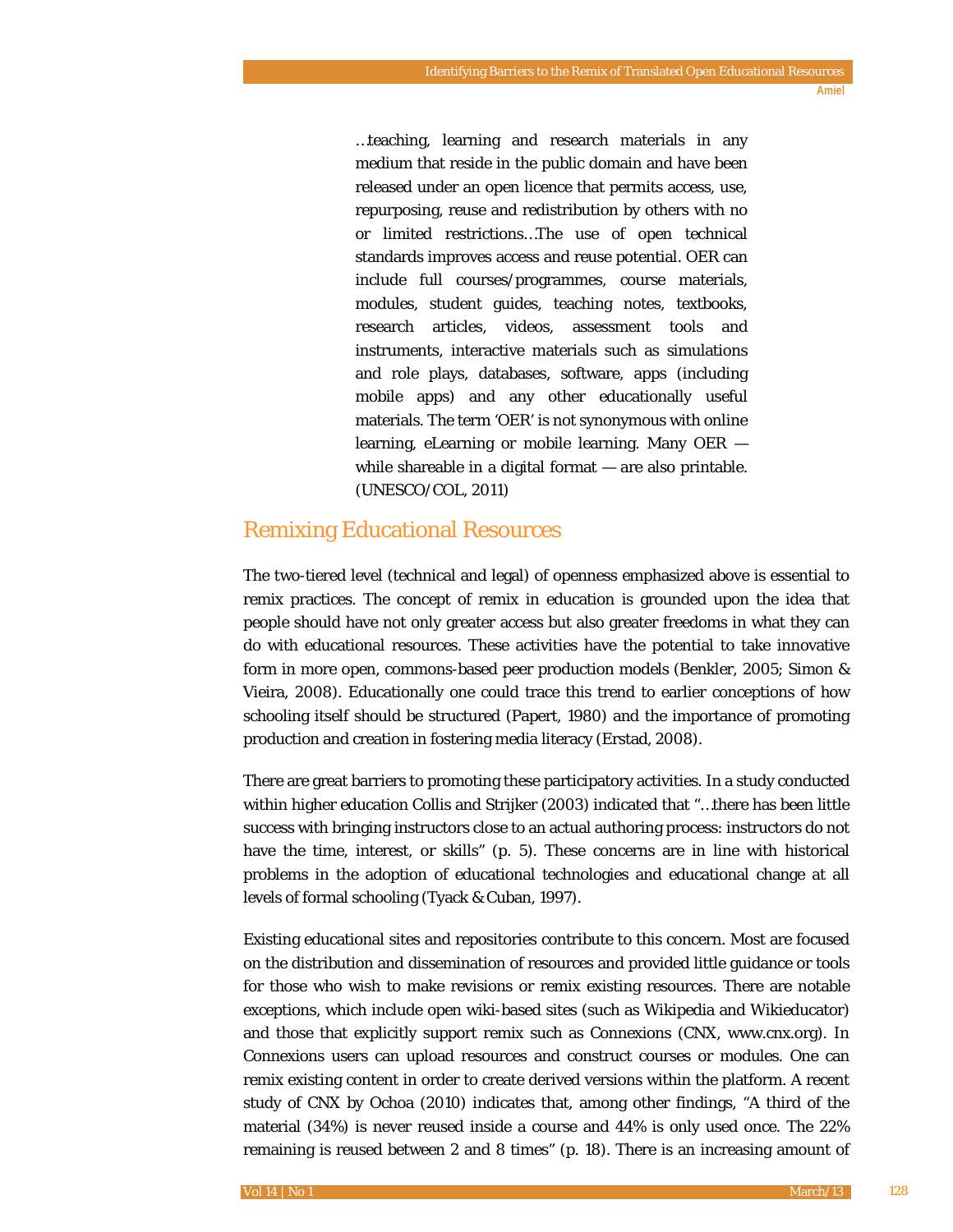content in CNX, but reuse, while practiced, might still be limited. In another study involving CNX, Petrides and colleagues (2008) indicate that in spite of possible technical challenges and a resistance to using third-party content there is evidence that users engage in making modifications to other's content, creating new "versions" of existing modules.

New platforms such as OER Glue (now [http://www.opentapestry.org\)](http://www.opentapestry.org/) or Open Author [\(http://www.oercommons.org/contribute/\)](http://www.oercommons.org/contribute/) can help to break down some of the technical barriers associated with remixing, evident in most of the more popular websharing sites (for a review, see Seneviratne & Monroy-Hernández, 2010).

While these technical barriers do exist, many difficulties are extra-technical and related to structural changes in organizations, reward and merit systems, competencies (beyond tools), availability of resources, and other concerns that must be addressed concomitantly (Malcolm, 2005; UNESCO/COL, 2011). Promoting participation and activity in OER therefore also means revisiting often forgotten socio-technical concerns in regards to the infrastructures necessary to use, produce, and disseminate resources (for a discussion, see Warschauer, 2002) and the often undermined issues of culture in instructional design (Parrish, 2010).

An increasing number of studies focuses on remix, and there is flourishing research activity in areas such as music (Mizukami & Lemos, 2008). In education there is "…still a limited understanding of how to move beyond some of the encumbrances specifically with regard to reusing others' content as well as more complex reuse behaviors that lead to new configurations of existing content" (Petrides et al., 2008, p. 352). In this study we describe the design of one such resource created partially through the reuse of third party works. Next we detail the design procedures and some of the challenges and lessons learned in the process.

#### Method

A traditional designer of a new resource might survey the field to identify existing resources as a source of inspiration or reference, but copyright limitations or an emphasis on novelty might prevent one from envisioning these as elements to be incorporated beyond citation or reference (Johnson-Eilola & Selber, 2007). The OER cycle, on the other hand, begins precisely with the idea that resources can be adapted and adopted.

Our aim was to design, through remix, a booklet for teachers in order to provide an overview of OER. Implicit in the idea of localization and remix is an interpretivist epistemology and a constructivist stance towards the design of educational resources. A resource created through remix and promoted as a "remixable" work is meant to address some of the limitations of traditional instructional design, particularly the need to cater to multiple contexts and learner needs (Amiel, Squires, & Orey, 2009).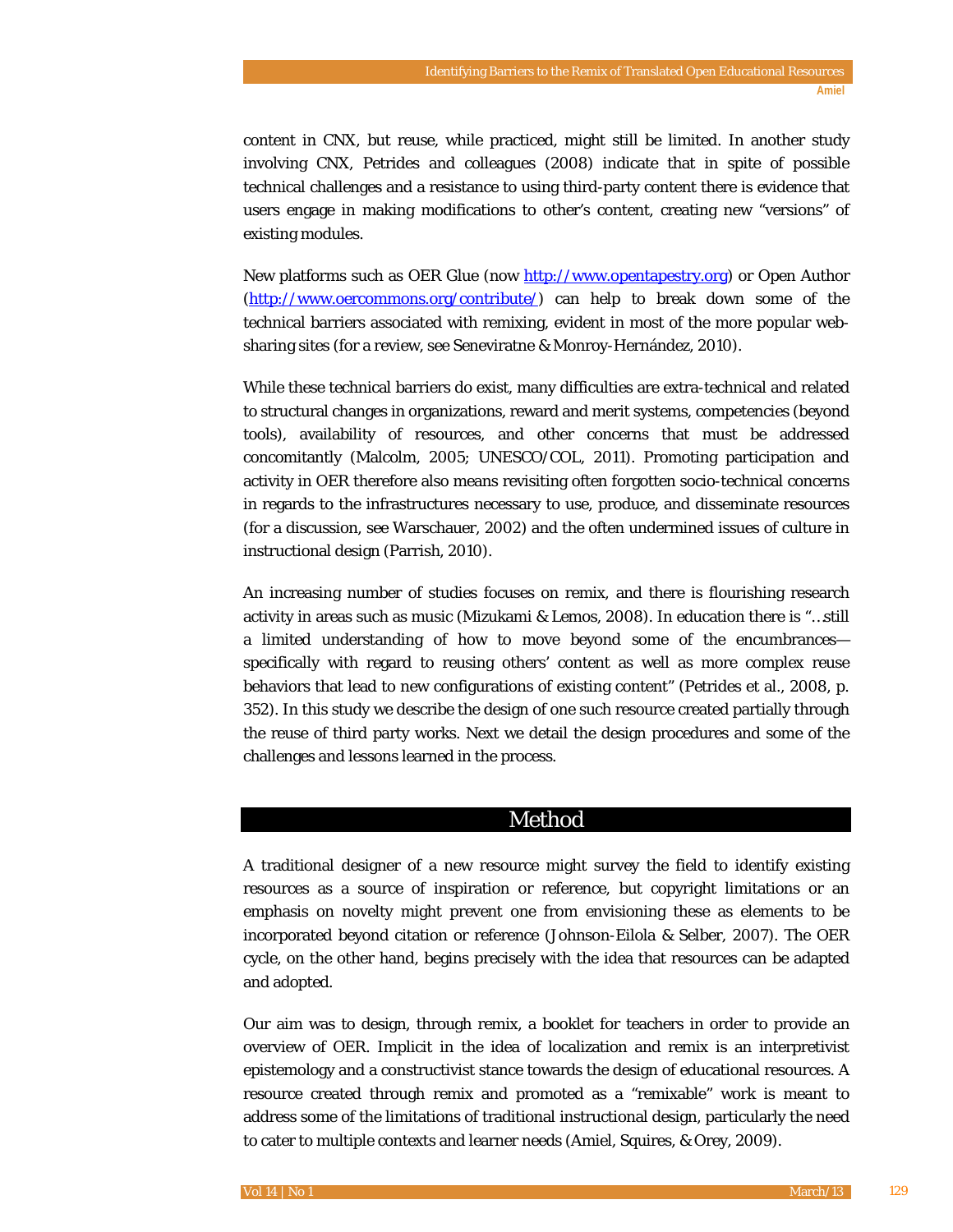The audience for the booklet was composed of public school teachers at the K-12 level in Brazil. This is a wide and varied audience to consider, and attending to the needs and anxieties of such a wide group would be problematic. In order to provide context for development, a small group of teachers participated in a seminar focused on OER and were able to informally share their questions and ideas regarding the field. The workcontexts of these teachers, which were known to the designers from research and previous collaborative studies, were used as the scenario for the development of the booklet (Pezzo et al., 2011). Constraints, resources, and possibilities were considered from the standpoint of these scenarios. Working within the limitations and constraints of real activities differs substantially from imagined, prototypical, or generic target groups (for a review of the issues for instructional design, see Amiel, 2011).

At the time we found no existing guides or books in Portuguese focused on explaining the domain of OER, which limited "reuse" in principle. We looked for other openly licensed guides that we could revise. In doing so we found five potentially useful resources from credible sources. Out of these five, two contained a table of contents with very sparse content, and the other three were full-fledged resources.

One was a table of contents created within a UNESCO-led community [\(http://oerwiki.iiep.unesco.org/index.php/UNESCO\\_OER\\_Toolkit\)](http://oerwiki.iiep.unesco.org/index.php/UNESCO_OER_Toolkit), and a second was created by the OER-Brazil community [\(http://br.wikimedia.org/wiki/](http://br.wikimedia.org/wiki/%20Recursos_educacionais_abertos/Cartilha)  [Recursos\\_educacionais\\_abertos/Cartilha\)](http://br.wikimedia.org/wiki/%20Recursos_educacionais_abertos/Cartilha).

The three complete resources were created by Wikieducator [\(http://wikieducator.org/](http://wikieducator.org/%20OER_Handbook/educator_version_one)  [OER\\_Handbook/educator\\_version\\_one\)](http://wikieducator.org/%20OER_Handbook/educator_version_one), JISC [\(https://openeducationalresources.pbworks.com/ w/page/24836480/Home\)](https://openeducationalresources.pbworks.com/%20w/page/24836480/Home), and Curriki  $(\frac{http://tinyurl.com/5r2u8lf)}{http://tinyurl.com/5r2u8lf)}$ , all well-known organizations within the OER movement.

#### Table 1

| <b>Section</b> | Common                 | OER-Brazil             | WikiEducator                        | <b>UNESCO</b>            | <b>JISC</b>                | Curriki                                                              |
|----------------|------------------------|------------------------|-------------------------------------|--------------------------|----------------------------|----------------------------------------------------------------------|
|                | License                | CC-BY-SA               | $CC-BY$                             | <b>Not</b><br>identified | CC-BY-SA                   | $CC-BY$                                                              |
| Introduction   | <b>OER</b><br>concepts | <b>OER</b><br>concepts | Defining OER<br>& OER life<br>cycle | Background               | What are OERs? OER commons | tutorial (wiki<br>lhas no terms of<br>use, but OER<br>Commons is CC- |

#### *Identification of Common Themes in OER Guides*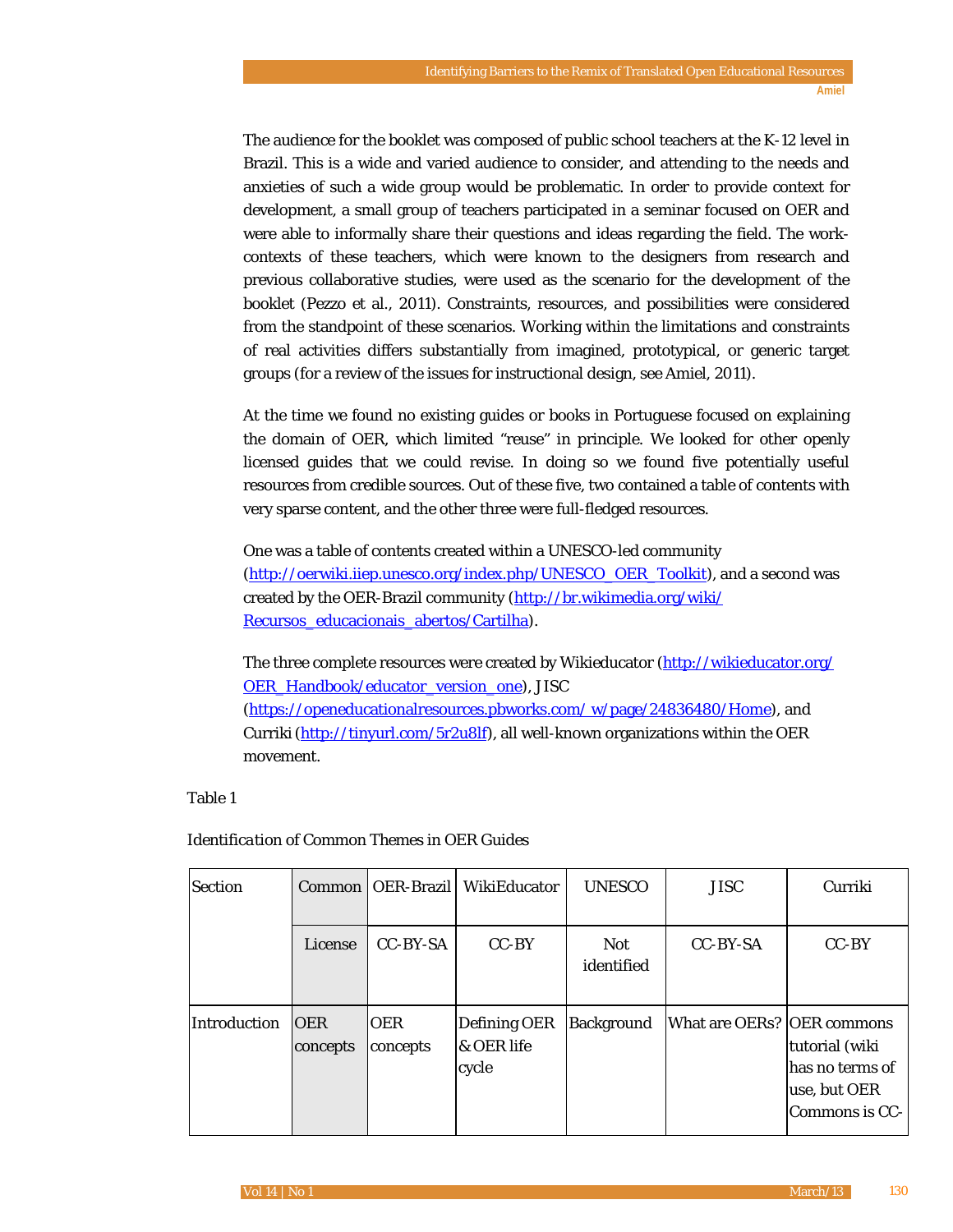|                         |                                  |                                                     |                                                           |                                                                                              |                                                                              | BY-NC-SA)                                                    |
|-------------------------|----------------------------------|-----------------------------------------------------|-----------------------------------------------------------|----------------------------------------------------------------------------------------------|------------------------------------------------------------------------------|--------------------------------------------------------------|
|                         |                                  | Why OER Why OER                                     | Why OER?                                                  | <b>Benefits of</b><br><b>OER</b>                                                             | Why OER? & An  Use: Motivation<br>interesting OER<br>metaphor (OER<br>myths) |                                                              |
|                         |                                  | Examples Finding and Find OER<br>using<br>resources |                                                           | <b>Example</b><br>projects                                                                   | Overviews &<br>guidance                                                      | Find/search:<br>General<br>repositories                      |
|                         | <b>How OER</b><br>can help<br>me | Why OER                                             | Use:<br>Integrating<br>OER in<br>teaching and<br>learning | <b>Beyond the</b><br>classroom                                                               | Learning &<br>teaching<br>considerations                                     | <b>Use: Integrating</b><br><b>OER</b> into your<br>classroom |
| Educational<br>practice | Finding<br><b>OER</b>            | Finding and Find OER<br>using<br>resources          |                                                           | <b>Finding and</b><br>using OER                                                              | <b>Finding OERs</b>                                                          | Find/search                                                  |
|                         | How to<br>create<br><b>OER</b>   | Creating<br>and<br>publishing<br><b>OER</b>         | <b>Compose OER</b>                                        | <b>Creating and</b><br>sharing OER<br>& technical<br>standards<br>that facilitate<br>sharing |                                                                              | <b>Create: OER</b>                                           |
|                         | <b>Adapting</b><br><b>OER</b>    |                                                     | <b>Adapt OER</b>                                          |                                                                                              | Cultural<br>considerations                                                   | Remix                                                        |
|                         | <b>Using</b><br><b>OER</b>       | Finding and Use OER<br>using<br>resources           |                                                           | <b>Finding and</b><br>using OER                                                              | OER use and<br>reuse                                                         | <b>Use: Integrating</b><br><b>OER</b> into your<br>classroom |
|                         | <b>Sharing</b><br><b>OER</b>     | Creating<br>and<br>publishing<br><b>OER</b>         | <b>Share OER</b>                                          | <b>Creating and</b><br>sharing OER                                                           |                                                                              | Use: Using and<br>sharing OER                                |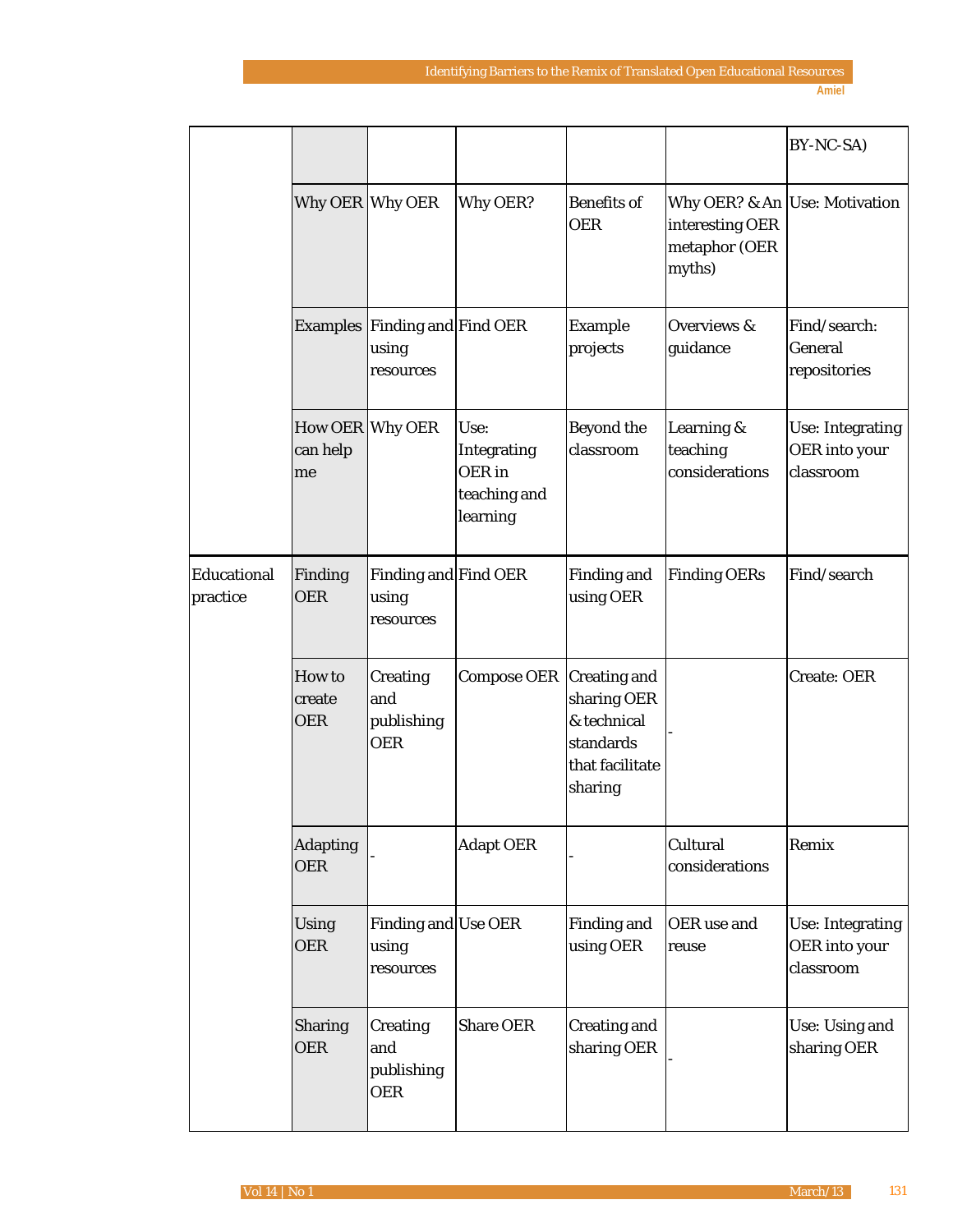|                 | OER tools OER<br>and<br>software         | software                                                  | Compose OER Software                              | tools to<br>create<br>content |                                   | <b>Create: OER</b>                      |
|-----------------|------------------------------------------|-----------------------------------------------------------|---------------------------------------------------|-------------------------------|-----------------------------------|-----------------------------------------|
|                 | <b>Accessibil</b><br>ity                 |                                                           | Accessibility<br>(adapt, use,<br>share)           |                               | <b>Technical</b><br>accessibility |                                         |
| <b>Licenses</b> | Copyright Rights                         |                                                           | Copyright<br>clearance &<br>copyright<br>paradox  | Copyright                     | <b>Legal aspects</b>              | Licensing:<br>Objective 1               |
|                 | Creative<br><b>Commons</b> licenses      | Open                                                      | <b>Creative</b><br>Commons                        | Copyright<br>alternatives     | Intellectual<br>property rights   | Licensing:<br>Objective 3 &<br>fair use |
|                 | Defining<br>licenses<br>for<br>resources | Choosing<br>tools for<br>creation<br>land<br>distribution | Adding a<br><b>Creative</b><br>Commons<br>license | How to<br>license<br>content  |                                   | Licensing:<br>Objective 4               |

First, we began by listing the topics covered by each of these guides through their major headings (Table 1, first phase of the design process). The items in the table of contents provided us with a wide panorama as to the areas that were considered a priority in introducing the field of OER. Second, we filtered these common areas of interest categorizing according to commonalities or themes, a common practice in the analysis of qualitative data. The topics themselves indicate what each author/organization considered relevant to newcomers to the movement, and repeated elements would be considered of most importance. Third, we highlighted elements that were exclusive to each of the guides (Table 2). This step helped us avoid simply following the average. It also helped us in identifying elements we would likely not have considered on our own and which were of potential relevance to our scenario. For example, the JISC guide included an "OER myths" category that was unique and deemed of interest. Fourth, these elements were then either subsumed under an existing category, considered as a topic on its own merit, or ignored due to a misalignment with our scope and objectives (such as "Management" under JISC). We also benefited from the regional topics included in the OER-Brazil guide. Issues related to access, national projects, and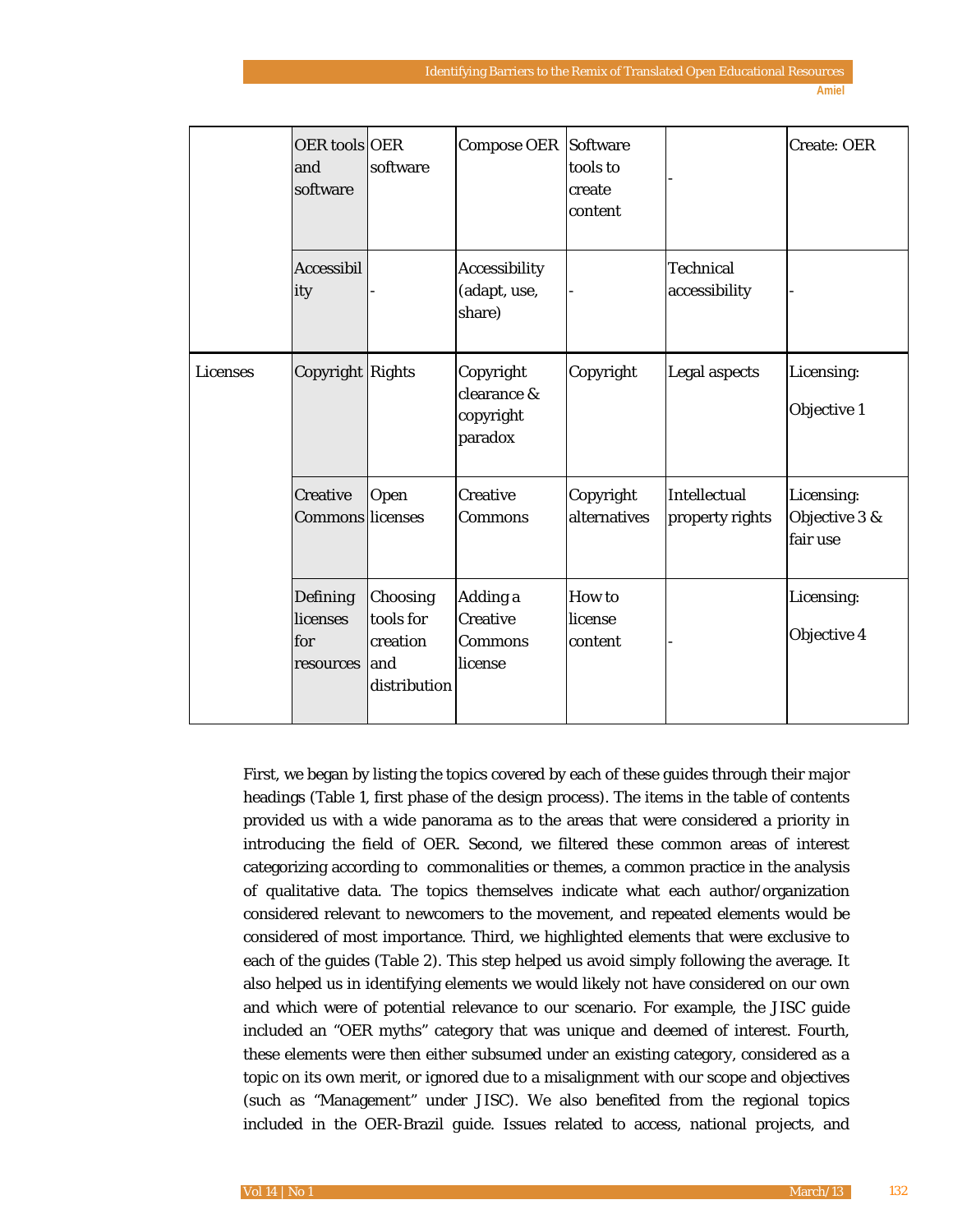particularities of Brazilian legislation were important to our audience and were included.

Table 2

*Exclusive Topics from each Guide*

| <b>OER-Brazil</b>                                       | WikiEducator                    | <b>Unesco</b>                                            | <b>JISC</b>                                    | Curriki  |
|---------------------------------------------------------|---------------------------------|----------------------------------------------------------|------------------------------------------------|----------|
| <b>Barriers and</b><br>incentives                       | Copyright<br>paradox            | How should it be<br>hosted?                              | Management                                     | Fair use |
| The<br>question of<br>access                            | OER life cycle<br>The future of | <b>Technical</b><br>standards that<br>facilitate sharing | OER myths<br>Quality<br>considerations         |          |
| <b>National</b><br>projects                             | <b>OER</b>                      | <b>Social learning</b><br>and networking<br>tools        | Sustainability                                 |          |
| <b>Brazilian</b><br>laws and<br>educational<br>policies |                                 |                                                          | Overcoming<br>barriers and<br>finding enablers |          |

Fifth, we considered elements that were not included in any of the guides but were thought to be of importance because of our working scenarios. These steps provided the initial framework for the booklet and helped us identify what were considered imperative elements (commonalities), important themes (unique), and other relevant topics (inexistent).

Once the categories were created, the relevant content from each existing resource was examined. Sections of each work were pasted under the appropriate heading. Our goal was to benefit as much as possible from the existing resources, so we aimed first and foremost to make use of the existing works. Once the most appropriate texts were selected we followed a six-step process in identifying what to do with each contribution:

- 1. in complete form attempting to maintain the original meaning and context (revision);
- 2. adapting language to reflect local meaning and needs (revision/remix);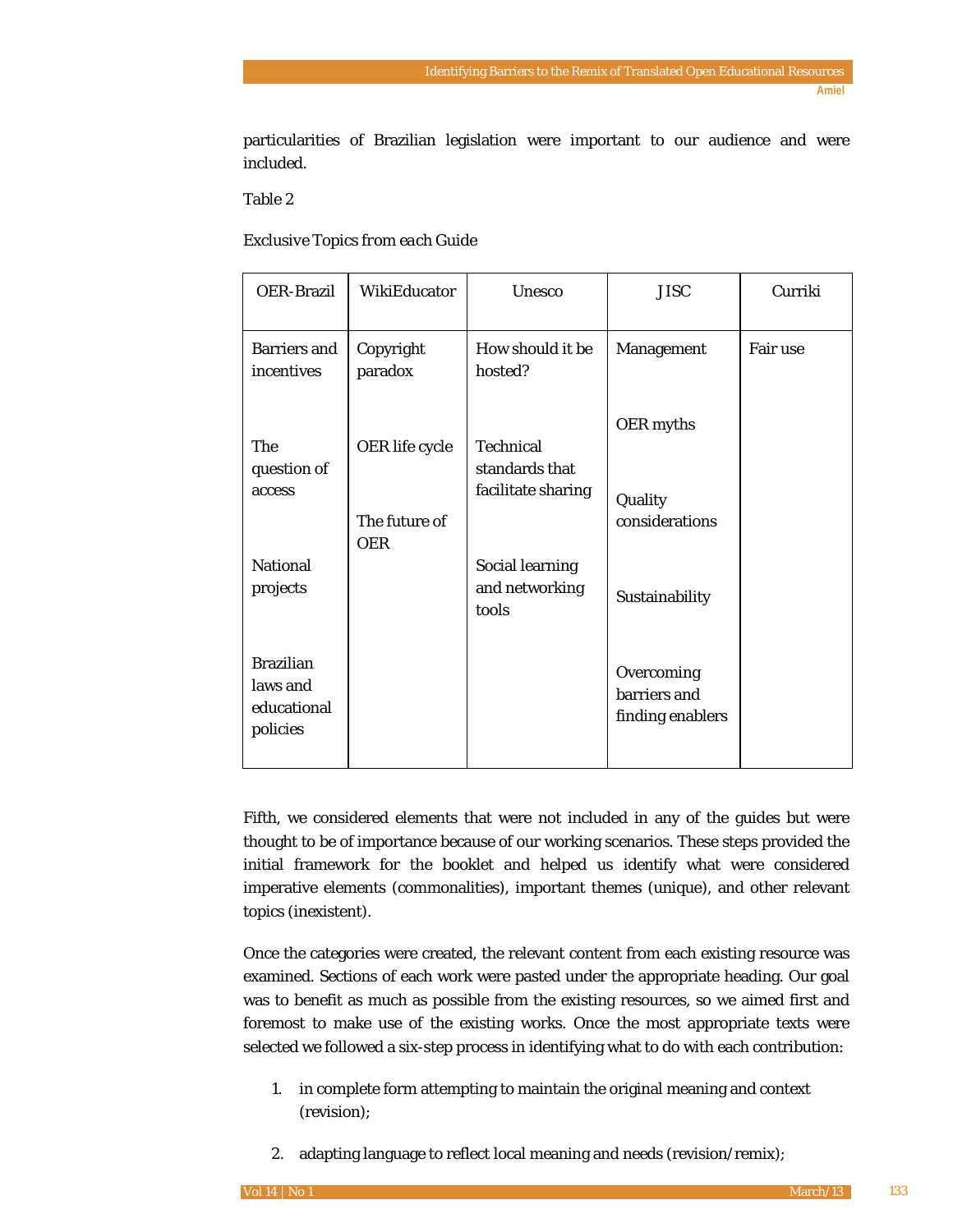- 3. modifying substantially to the point of departing from the original source (remix);
- 4. only as a source of inspiration, demonstrating a need to create content based on the principles and ideas but not borrowing directly from the source itself (reference);
- 5. identifying instead other, more compatible resources (search);
- 6. developing entirely new content when none was available (create).

We found that using resources in complete form was not the norm. As we moved from step 1 through 6 for each section we identified a series of design choices and concerns, which we highlight below.

#### Results

## Licenses

When remixing resources a series of considerations have to take place, which are not necessarily at the forefront in a traditional process of design. First off, one needs to be sure to select resources with more open licenses. The three sites that were selected for remixing did not have the same license for their materials (see Table 1). Licensing imposes a series of benefits but also challenges for remix. Often resources using more open licenses incorporate or refer to media that are made available using a more restrictive license. For example, the CC-BY Curriki site made reference to an OER Commons page that upon inspection was deemed to be a CC-BY-NC-SA licensed resource. The complexities, costs, and time-constraints in analyzing license compatibility are often undermined (for an example, see MIT OCW, s.d.), and much debate still takes place regarding the risks and benefits of choosing different licenses (see for example, the discussion surrounding "non-commercial" in Klimpel, 2012). Choosing a more restrictively licensed resources will limit the openness of the final work and its attractiveness to future remix.

But what are the possibilities when more strictly licensed resources must be included in the final product? In the academic tradition making partial use of the work of others is generally protected by copyright exceptions and limitations or *fair use* clauses. Quoting and referencing is a practice essential to the progress and permanence of science and culture (Lessig, 2004). But examining this task from the lens of *remix* rather than *quoting* can complicate the process of determining the final document license. For example, within the framework of Creative Commons, remixing a resource licensed with a CC-BY-SA license limits the new resource to start from this same minimum (CC-BY-SA). But within academic work, quoting a block of text from an article demands only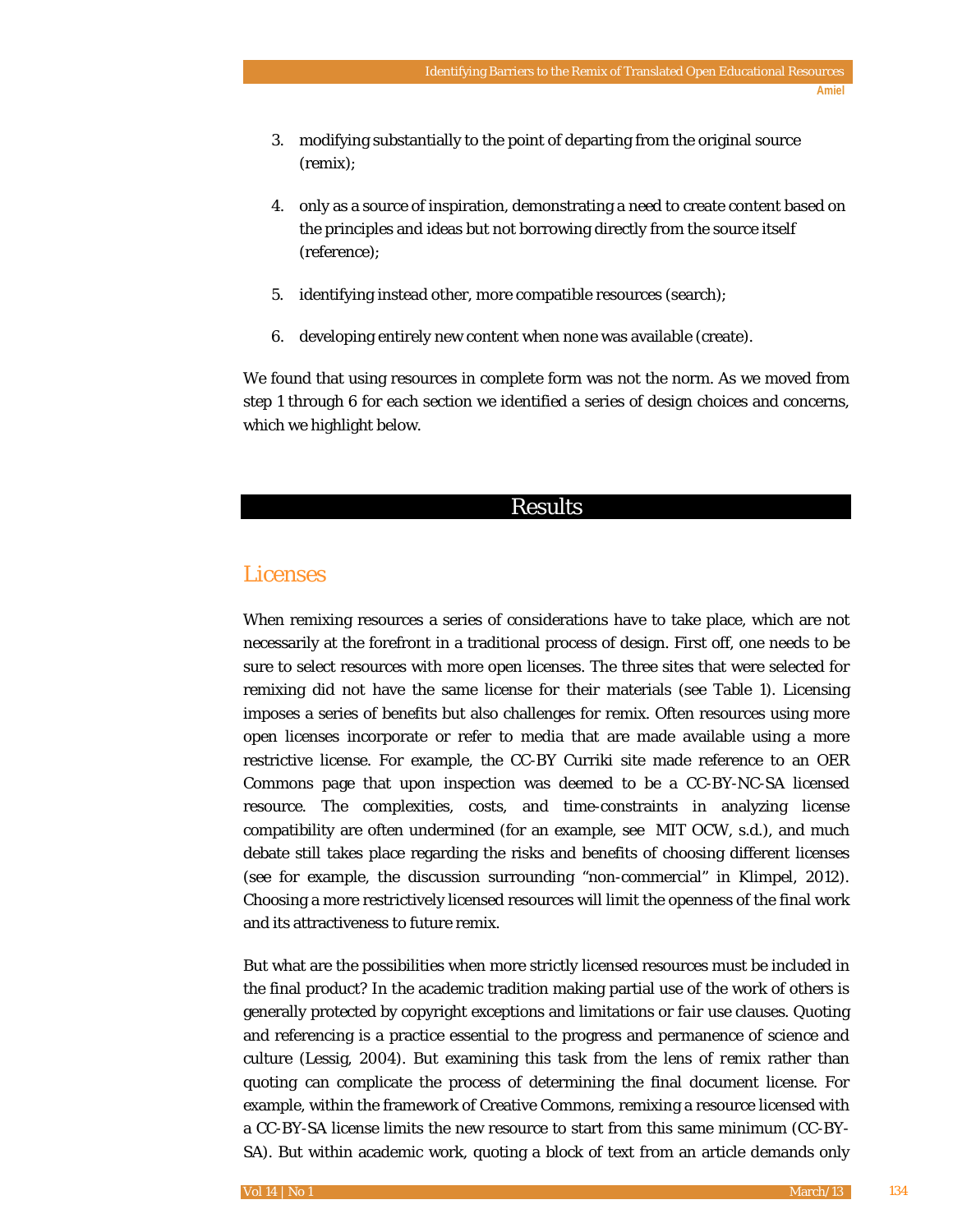that attribution to the original author be made. This is regular practice in academic writing and in literature where authors liberally cite blocks of text, phrases, and sections in order to compose their own work and publish results.

In the process of designing the booklet, an academic and free (cost) publication, we translated sections of other documents in order to include them in the final work. Some of these resources were more restrictively licensed, but our final choice for publication of the translated and adapted resource was a more open, CC-BY license. The use of "incompatible content" is a major problem for the practice of remix, even when exceptions and limitations (which vary from country to country) might apply (ccLearn, 2009). This is a legal concern, but also a cultural clash between a more liberal consolidated social practice (in this case, academic) and the established and often confusing regulatory sphere (Mizukami & Lemos, 2008).

These are not trivial decisions and may lead certain designers of resources to produce from scratch rather than remix in order to avoid possible legal conflicts or takedown notices (ccLearn, 2009). Sites are also malleable and licenses often change without a clear history or notice to users. These complications, common within the practice of remix, led to two design decisions. First, we opted to prioritize sources with a more open (CC-BY) license and only sparsely made use of other works in order to avoid possible conflicts. Second, this also impacted the design of the resources itself. Faced with these concerns ourselves, we found it imperative to include a license compatibility chart in our teacher guide in order to assist our readers in navigating the complexity of license compatibility.

## Attribution

Concerns over licensing are further complicated when dealing with revisions to content. The process of translation-as-revision is a case in point and can serve as an example. As Coracini (2007) reminds us, translation is based on active engagement, not a mechanical process. In this sense the translator must identify what is *meant* rather than what is *being said*. This involves the persona of the translator, the context in which the text will be read, and many other often-implicit considerations. In revising text to be included in the booklet we struggled to remain faithful to the original meaning while attempting to conform to the audience and context where the final product would be used. In doing so, the final revised product is often quite different than the original text. In this case, should one attribute the result to the original authors? This is a doubleedged sword. On the one hand, one might risk not providing credit to those who created the text; on the other, one might misleadingly credit the original author for something he or she might not have intended to say. When remixing and revising OER in the same language, one could (optimistically) assume that the reader will have access to the original source and will be able to judge the quality of the attribution. This appropriation is particularly delicate when one considers that the final audience usually will not be able to compare the translated to the original version due to language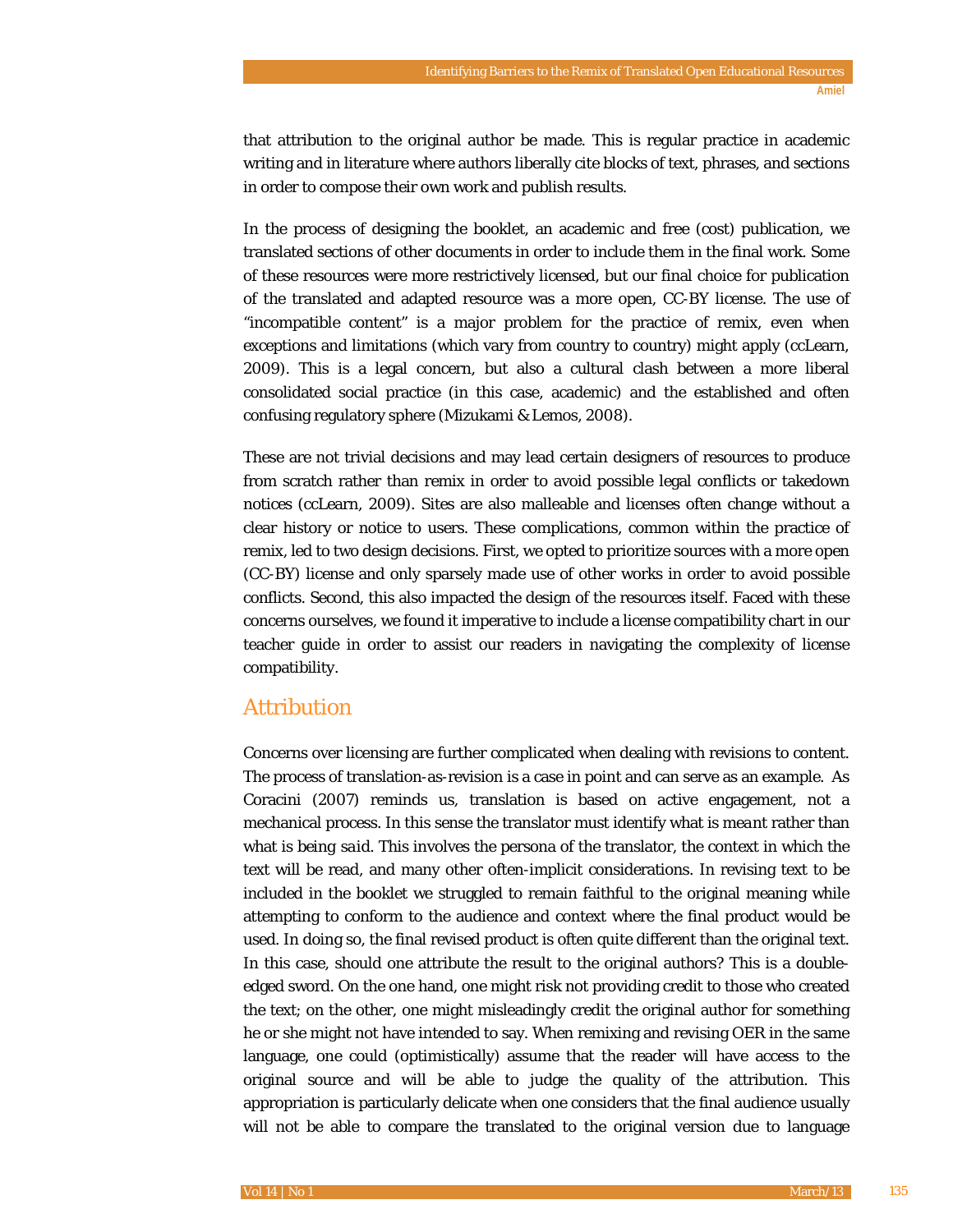barriers. The designer must therefore take extra care in describing what attribution means in each case.

In effect, decisions regarding attribution are expanded and take considerable effort in OER related practices. We opted for attributing every substantial portion of text that was revised as a footnote. When the revision was judged to be relatively faithful to the original and the text was short, a simple reference was made as would be done in traditional academic writing. When substantial changes occurred a mention was made that the revision was only *based on* or *inspired by* the original work, with further descriptive commentary when appropriate.

There is shifting ground in how people identify attribution, in line with changing conceptions of authorship. Its implications go beyond the realm of formal education as the practice of remix sustains a principal component of digital culture, what Deuze (2006) approaches through the concept of bricolage:

> Most scholars in media and cultural studies invoke bricolage when describing the remixing, reconstructing, and reusing of separate artifacts, actions, ideas, signs, symbols, and styles in order to create new insights or meanings. Originality, or a modernist emphasis on "first things" as an emblem of quality, is thrown out the window in favor of an attitude that prefers an assemblage and tweaking of multiple good copies over a single bad original. (p. 70)

There is evidence that machine-attribution (linking) is not equated by many to be similar to descriptive human-recognition or credit (Monroy-Hernández, Hill, Gonzalez-Rivero, & boyd, 2011). There is perhaps greater technical and human need for recognizing and describing the quality of the attribution itself. The complexities of design-as-remix, particularly when involving translation, further support the need for more contextualized credit in order to inform the reader in his or her native language.

## Language

Revision also involves a substantial amount of thought into the process of localization. In the case of revision-as-translation, the linguistic concern is of primary importance. An often-ignored barrier to remix and revision is the English-language and western bias of the Internet and particularly OER. In a recent review of the world-wide OER landscape, West and Victor (2011) suggest that one of the most important challenges in the field of OER is the question of language and propose that "technologies that support OER need to support multiple languages and alphabets or scripts" (p. 35). There is a need to foment the production of local knowledge and indigenous ways of knowing in order to foster adequate learning opportunities. Importantly, the 2012 Paris Declaration on OER asks governments to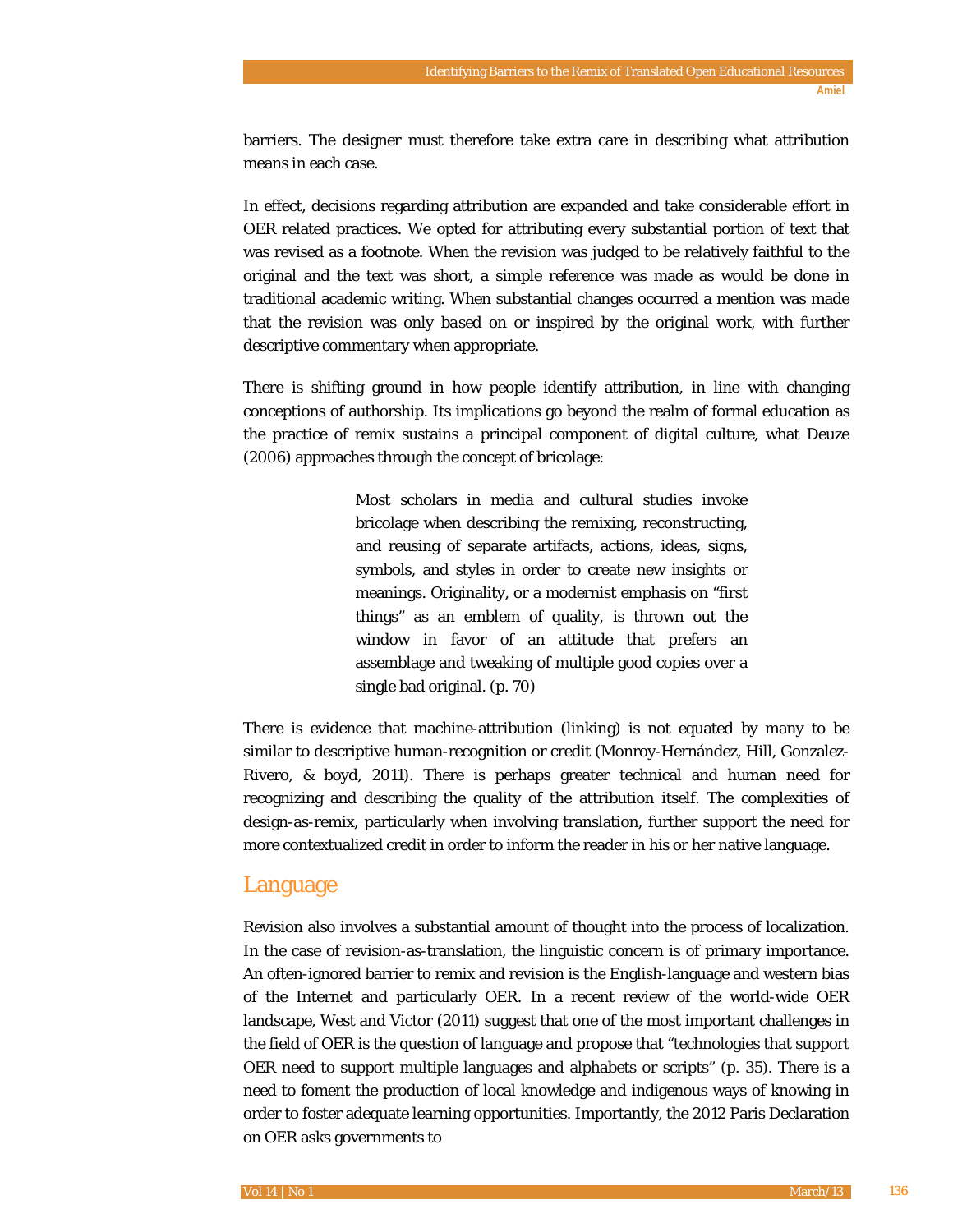*Encourage the development and adaptation of OER in a variety of languages and cultural contexts.* Favour the production and use of OER in local languages and diverse cultural contexts to ensure their relevance and accessibility. Intergovernmental organisations should encourage the sharing of OER across languages and cultures, respecting indigenous knowledge and rights. (UNESCO, 2012)

The process of remix is usually associated with four steps: finding, relating, creating, and sharing resources (see Shneiderman, 2002). We have found that linguistic concerns permeate each of these steps and, consequently, one's ability to revise and remix. Finding resources in Portuguese is a much more restrictive business than finding those in other languages (Pimienta, Prado, & Blanco, 2009). Many of the online portals, which contain more openly licensed resources either do not have alternative language interfaces or metadata, which impacts both finding and sharing resources in these sites. Connecting and creating resources depends on the availability of tools that have interfaces in local languages, which is not the case for much software. These are important barriers when considering who is remixing and the limitations a wide audience has in engaging in OER-related practices.

## **Context**

When presenting OER development and use, many of the restrictions derived from our working scenario came to the forefront. In many cases, the source guides assumed a reader with substantial access to computer-based resources. Our context of work included a computer laboratory that had been closed for three months, limited printing and photocopying in school, and students with limited access to computers at home. At the same time, students had limited access to *internet cafés* and teachers had easy access to computers at home. These limitations prompted considerable revision to the materials provided in the original texts.

References were made to software available in school computers whether open source or not, though priority was given to explaining the relationship between free and opensource software and OER. While teachers do not have the autonomy to install software in the computers available in their schools they do so in their own homes. Because of these limitations, references to "creating resources" were often made within the scenario of a schoolteacher working at home at his or her own computer. References to OER portals and digital libraries were also adapted to focus on Portuguese-language sites, even though there were few particularly good examples available at the time (Rossini, 2010). While better and more sophisticated examples and references were available in English our working scenario mandated that different choices be made.

If one seriously attends to these contextual elements, introspection in the process of design necessarily leads to a constant process of revision based on cultural concerns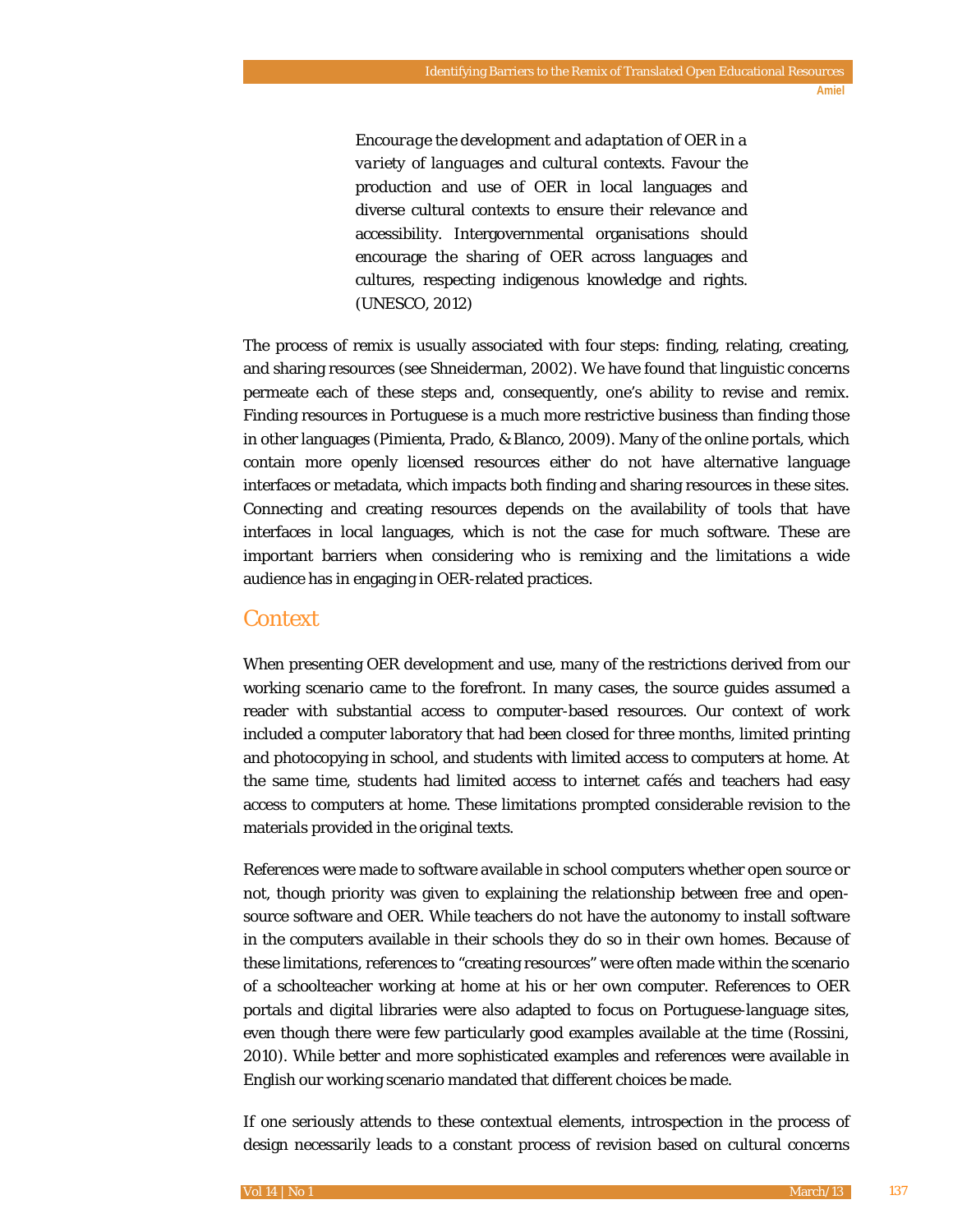(Thomas et al., 2002). Every time a unique group with unique characteristics is assembled in a learning situation revision takes place though one might not recognize this practice (Amiel, 2011). A resource simply being reused might be an indication of time or financial constraints or a poor design decision. If it is reused as part of a larger set of resources or different *practices* than originally intended then it is clearly part of a remix. We contend that once a resource travels from its initial design context, "reuse" necessarily implies "revision". Reuse is perhaps reminiscent of the rhetoric around learning objects as they were presented as blocks of media that could be reused and assembled for different contexts, a metaphor that did not hold in practice (Fulantelli et al., 2008; Gunn et al., 2005).

Considering the context and scenarios of use can help locate socio-technical impediments to active participation and remix activities (see Kling, 2000). When access to resources is limited, the knowledge and ability to make use of alternative software is curbed, and/or linguistic barriers are at play, one can swiftly understand reasons for making use of "ready-made" (legally or illegally) resources rather than remixing open resources.

## **Technical**

The use of more open licenses is considered a necessary condition to define a resource as OER. An important concomitant step is the use of open standards and formats. Making the original source file available in an open format greatly increases the potential for revision and remix of existing materials. Though one can always attempt to contact the original authors in order to ask for a source file, this is an added burden similar to having to request permission to make use of copyrighted material. Providing an easily editable file is not only a facilitating process, it is also a recognition that others too can create and produce.

Within the OER movement, reducing technical barriers is only an emerging practice and has not received the same attention as open licensing. Open formats encourage and enhance the ability of individuals to openly translate and share resources. One such example is the *Bound by Law* comic book which includes the resource in multiple formats including individual book pages and images without text to facilitate translation (Aoki, Boyle, & Jenkins, 2006). Other emerging tools that facilitate the process of revision-as-translation of web-based video include Universal Subtitles (http://www.universalsubtitles.org).

These concerns are directly related to the degree of openness a designer is willing to provide, and function in tandem with the choices associated with selecting an open license:

> It is important to recognise that 'openness' is not a dichotomous concept; rather, there is a continuum of openness. Designers of OERs should decide early on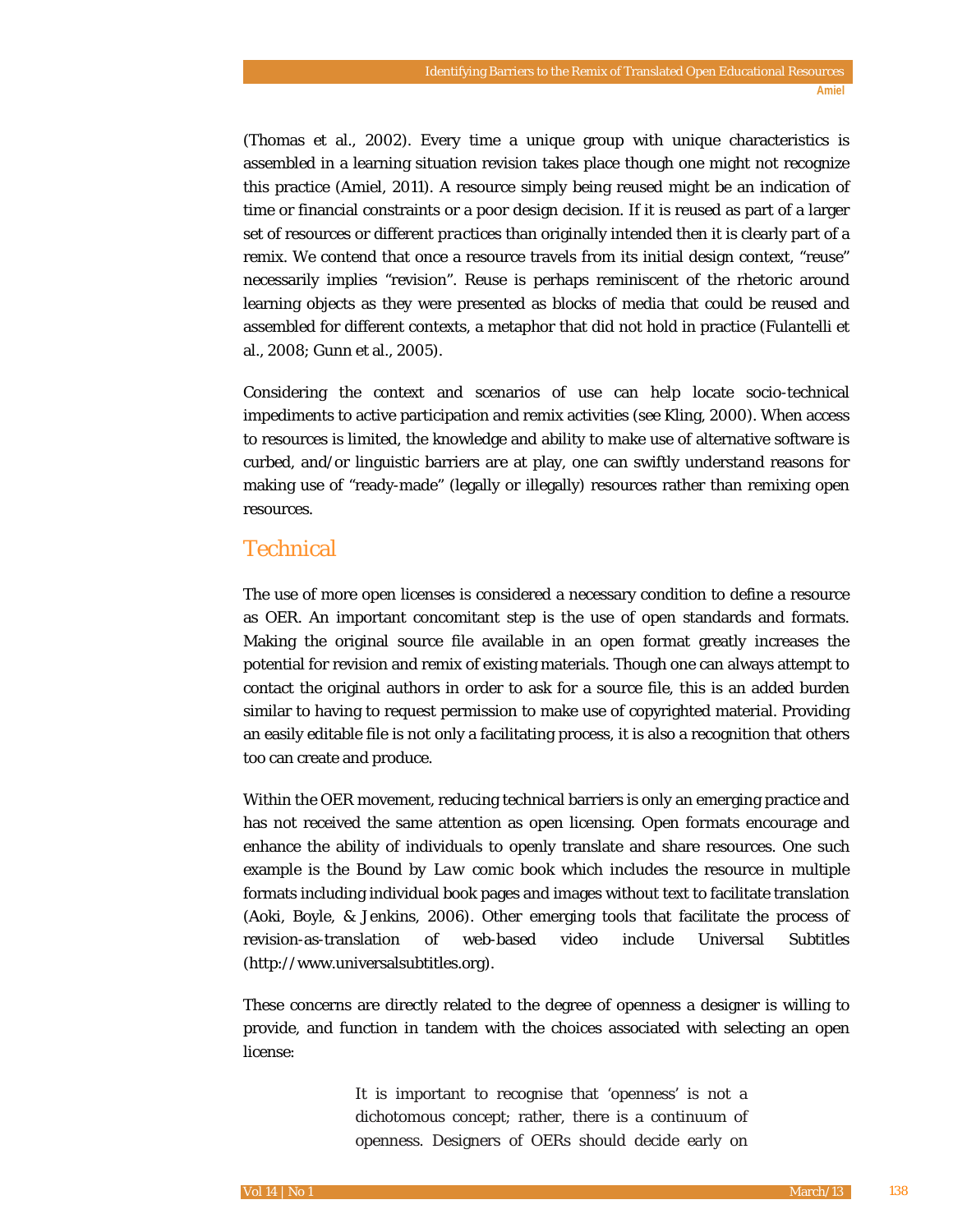whether they wish to facilitate reuse and redistribution only, or if they also want to enable revising and remixing. Those who wish to facilitate reuse and remix of OERs should license their works accordingly. In addition, technical aspects of OERs will affect how 'open' they really are. Creators of OERs who wish to promote revising and remixing should ensure that OERs are designed in such a way that users will have access to editing tools, that the tools needed will not require a prohibitive level of expertise, and that the OERs are meaningfully editable and self-sourced. (Hilton III, Wiley, Stein, & Johnson, 2010, p.43)

In other words, the legal and technical choices for OER work in collaboration and in tension. Selecting a very open license (such as CC-BY) implies a willingness to make the resource "open", which can effectively be limited by the technical standards used to provide the resource. If the intention of the author is indeed to support remix then there is little reason not to include the source files or data available. Moreover, in alignment with the concerns over linguistic barriers, providing files in open formats substantially enhances the possibility that minority groups can adequately remix resources through free and open software. In our case, this impacted two design decisions. First, opensource software and open formats were used to create the booklet and make it available. The booklet can be accessed as plain text (in an open wiki), as PDF (formatted, an open standard), and in its original, editable format (formatted in Scribus, open-source software). Second, original graphics were provided in open standards but also with their original source files available for download.

#### Conclusions

This study aimed to contribute to the understanding of some of the barriers designers may face in remixing open educational resources, particularly through the process of translation. Though OER opens the possibility of revision and remix, one should be aware of the many efforts and decisions associated with such practices. Issues of licensing led us to make complex choices in defining what to use and how to remix resources. Attribution can become a complex task as issues of authorship are on shifting ground. Issues of language and context make the straightforward reuse of resources difficult; we found revision to be the norm. Finally, we have found that technical issues, particularly concerning the use of open standards and editable sources, to be of the essence. Without attention to these technical concerns the collaborative and participatory practices of remix can be cumbersome and problematic.

Two limitations of this study should be acknowledged. First, no comparisons were made between the efficiency or quality of a "remix" versus a "design-from-scratch" strategy.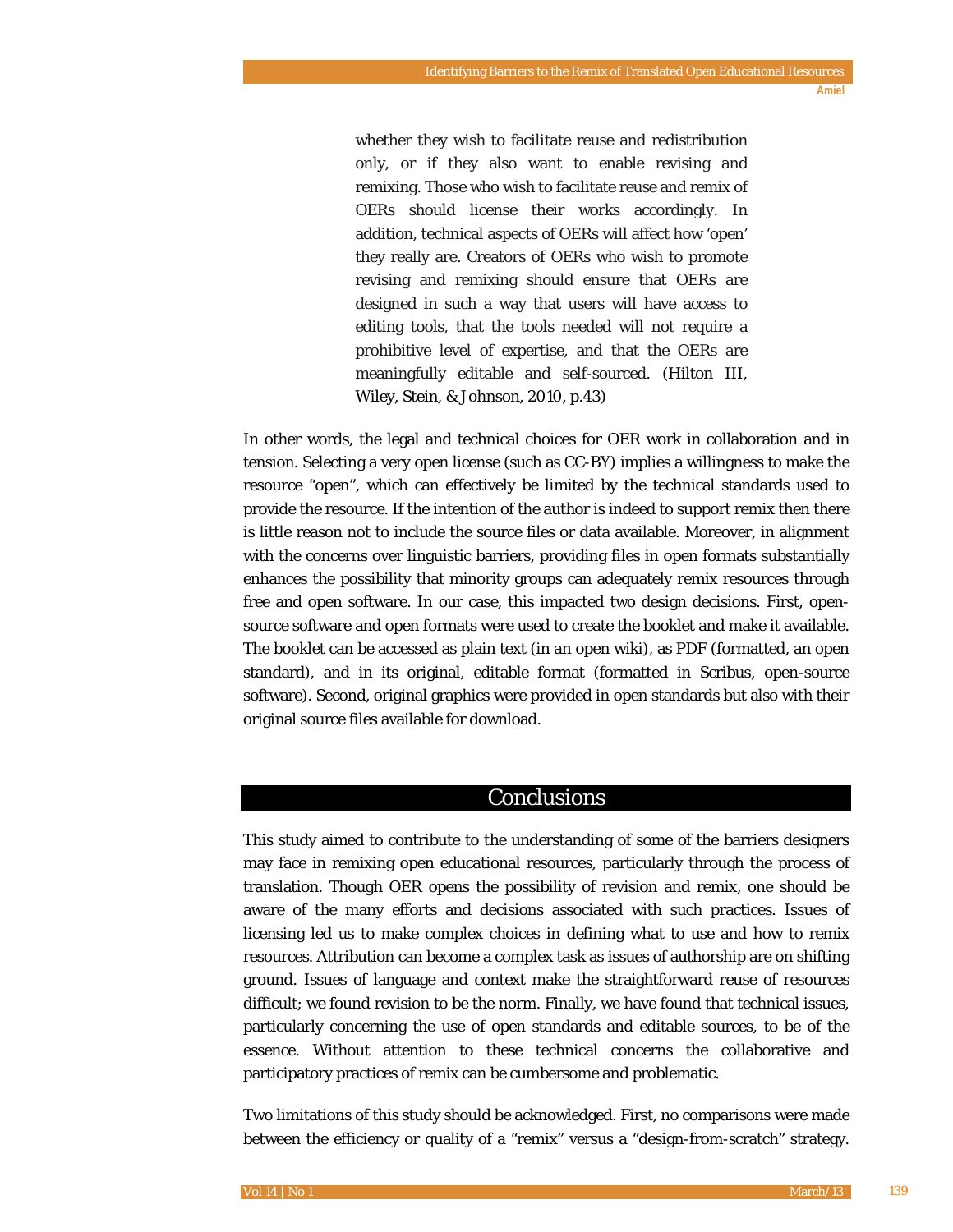Indeed, this article is focused on the process of design and remix concerns, and its scope does not permit us to expand on the theoretical contrasts between traditional instructional (systems) design and design-as-remix models. Second, this report does not discuss the impact or use of the resource; this is left to future study.

Still one can contend that remixing can be conducive to creating a better product. This stems essentially from "borrowing" from the expertise and know-how of other colleagues and reaping the fruits of their design reflections, which is implicit in their final products. The decisions that go into the design (content, examples, structure) are implicit testimony to the design process. When one engages in remix, one is borrowing not only the content, but also the expertise and the thought process that is embedded in design.

There is an effective need to promote the sorts of ecosystems that will allow local groups to create, remix, and share resources. There is still great disparity in the amount and quality of resources and tools available to different peoples around the world. The discussions around inequity, reminiscent of the digital divide debate, will continue to afflict us. Participatory practices hold great promise and should be further promoted. These practices can not only provide access to an increasing number of local resources but, importantly, incentivize investigation on what constitutes knowledge, who produces knowledge, and how it is constructed – discussions that go beyond financial and time costs associated with translation and localization processes (for a discussion, see Banks, 2004; Wanderley, 2010).

As valuable as it may be, remixing opens up a set of legal, technical, linguistic, and contextual issues that if ignored may oversimplify and discourage remixing activities and the benefits they bring about. Open educational resources provide us with new and exciting opportunities but also present unique challenges that must be recognized. Disseminating design experiences can help us understand barriers and find ways to promote more open practices.

#### Acknowledgement

The author would like to thank Dr. Michael Orey for reviewing a working version of this article and Elayne Morais for her design work.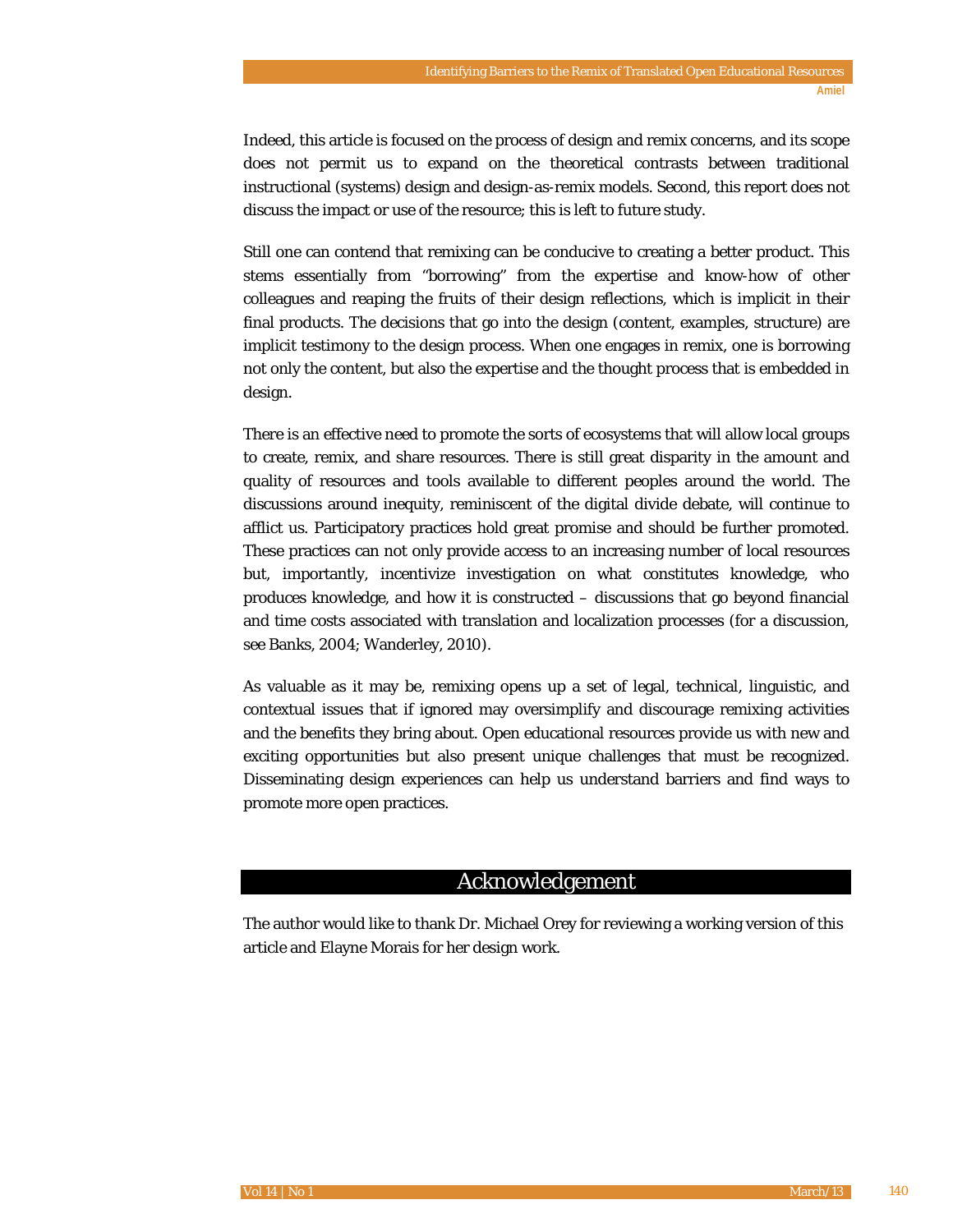#### References

- Agostinho, S., Meek, J., & Herrington, J. (2005). Design methodology for the implementation and evaluation of a scenario-based online learning environment. *Journal of Interactive Learning Research, 16*(3), 229-242.
- Amiel, T. (2011). *The localization of open educational resources: The role of culture, user and activity*. Paper presented at the International Symposium on Open Educational Resources, Logan, Utah. Retrieved from <http://educacaoaberta.org/>
- Amiel, T., Squires, J., & Orey, M. (2009). Four strategies for designing instruction for diverse cultures. *Educational Technology, 49*(6), 28-34.
- Amiel, T., & West, R. (Eds.). (2011). *Proceedings of the 1st Symposium on Open Educational Resources* (1st ed.). Logan, Utah. Retrieved from <http://educacaoaberta.org/>
- Aoki, K., Boyle, J., & Jenkins, J. (2006). Bound by law? Retrieved from <http://web.law.duke.edu/cspd/comics/digital.php>
- Banks, J. A. (2004). Multicultural education: Historical development, dimensions, and practice. In J. A. Banks & C. A. M. Banks (Eds.), *Handbook of research on multicultural education* (2nd ed., pp. 3-29). San Francisco, CA: John Wiley & Sons.
- Benkler, Y. (2005). *Common wisdom: Peer production of educational materials*. Logan, Utah: Center for Open and Sustainable Learning at the Utah State University.
- ccLearn. (2009). Otherwise open: Managing incompatible content within open educational resources.
- CERI. (2007). *Giving knowledge for free: The emergence of open educational resource*s. Paris: OECD.
- Collis, B., & Strijker, A. (2003). Re-usable learning objects in context. *International Journal on E-learning(October-December)*, 5-16.
- Coracini, M. J. (2007). *A Celebração do Outro: Arquivo, memória e identidade de línguas, (materna e estrangeira), plurilinguismo e tradução*. Campinas: Mercado das Letras.
- Deuze, M. (2006). Participation, remediation, bricolage: Considering principal components of a digital culture. *Information Society, 22*, 63-75. doi: 10.1080/01972240600567170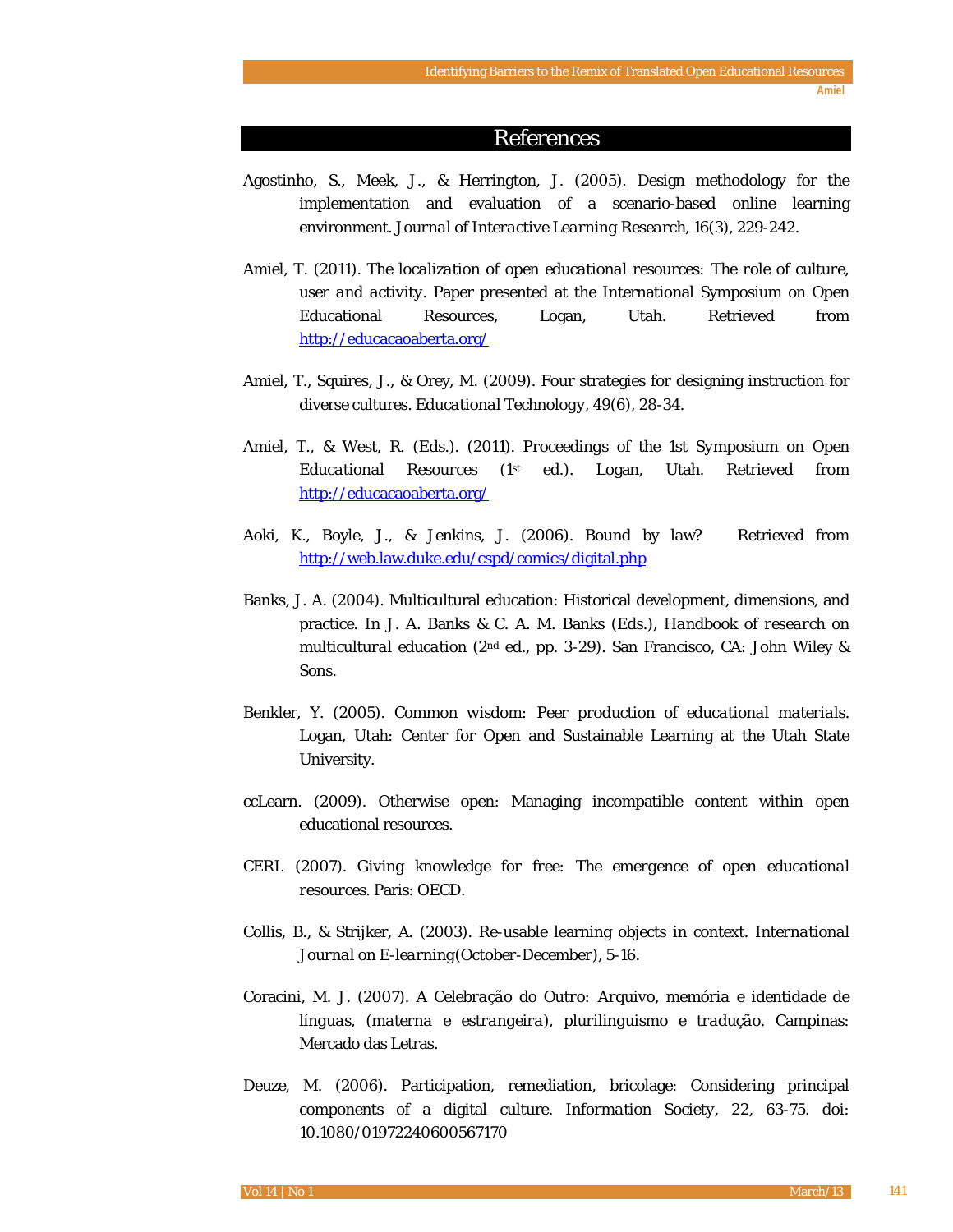- Downes, S. (2001). Learning objects: Resources for distance education worldwide. *International Review of Research in Open and Distance Learning, July*.
- Erstad, O. (2008). Trajectories of remixing: Digital literacies, media production, and schooling. In C. Lankshear & M. Knobel (Eds.), *Digital literacies* (pp. 177-202). New York: Peter Lang Publishing.
- Fulantelli, G., Gentile, M., Taibi, D., & Allegra, M. (2008). The open learning object model to promote open educational resources. *Journal of Interactive Media in Education(May)*, 1-11.
- Gunn, C., Woodgate, S., & O'Grady, W. (2005). Repurposing learning objects: A sustainable alternative? *ALT-J: Research in Learning Technology, 13*(3), 189- 200.
- Hilton III, J., Wiley, D., Stein, J., & Johnson, A. (2010). The four 'R's of openness and ALMS analysis: Frameworks for open educational resources. *Open Learning: The Journal of Open, Distance and e-Learning, 25*(1), 37-44. doi: 10.1080/02680510903482132
- Johnson-Eilola, J., & Selber, S. A. (2007). Plagiarism, originality, assemblage. *Computers and Composition, 24*(4), 375-403. doi: 10.1016/j.compcom.2007.08.003
- Klimpel, P. (2012). F*ree knowledge based on creative commons licenses consequences, risks and side-effects of the license module "non-commercial use only – NC*." Berlin: Wikimedia Germany/iRights.info.
- Kling, R. (2000). Learning about information technologies and social change: The contribution of social informatics. *The Information Society, 16*, 217-232.
- Lessig, L. (2004). *Free culture*. New York: Penguin Books.
- Malcolm, M. (2005). The exercise of the object: Issues in resource reusability and reuse. *British Journal of Educational Technology, 36*(1), 33-41.
- MIT OCW. (s.d.). Why donate? Retrieved from [http://ocw.mit.edu/donate/why](http://ocw.mit.edu/donate/why-donate/)[donate/](http://ocw.mit.edu/donate/why-donate/)
- Mizukami, P. N., & Lemos, R. (2008). Culture: The emergence of open business. In L. Shaver (Ed.), *Access to knowledge in Brazil: New research on intellectual property, innovation and development* (pp. 25-63). New Haven, CT: Yale Law School.
- Monroy-Hernández, A., Hill, B. M., Gonzalez-Rivero, J., & boyd, d. (2011). *Computers can't give credit: How automatic attribution falls short in an online remixing*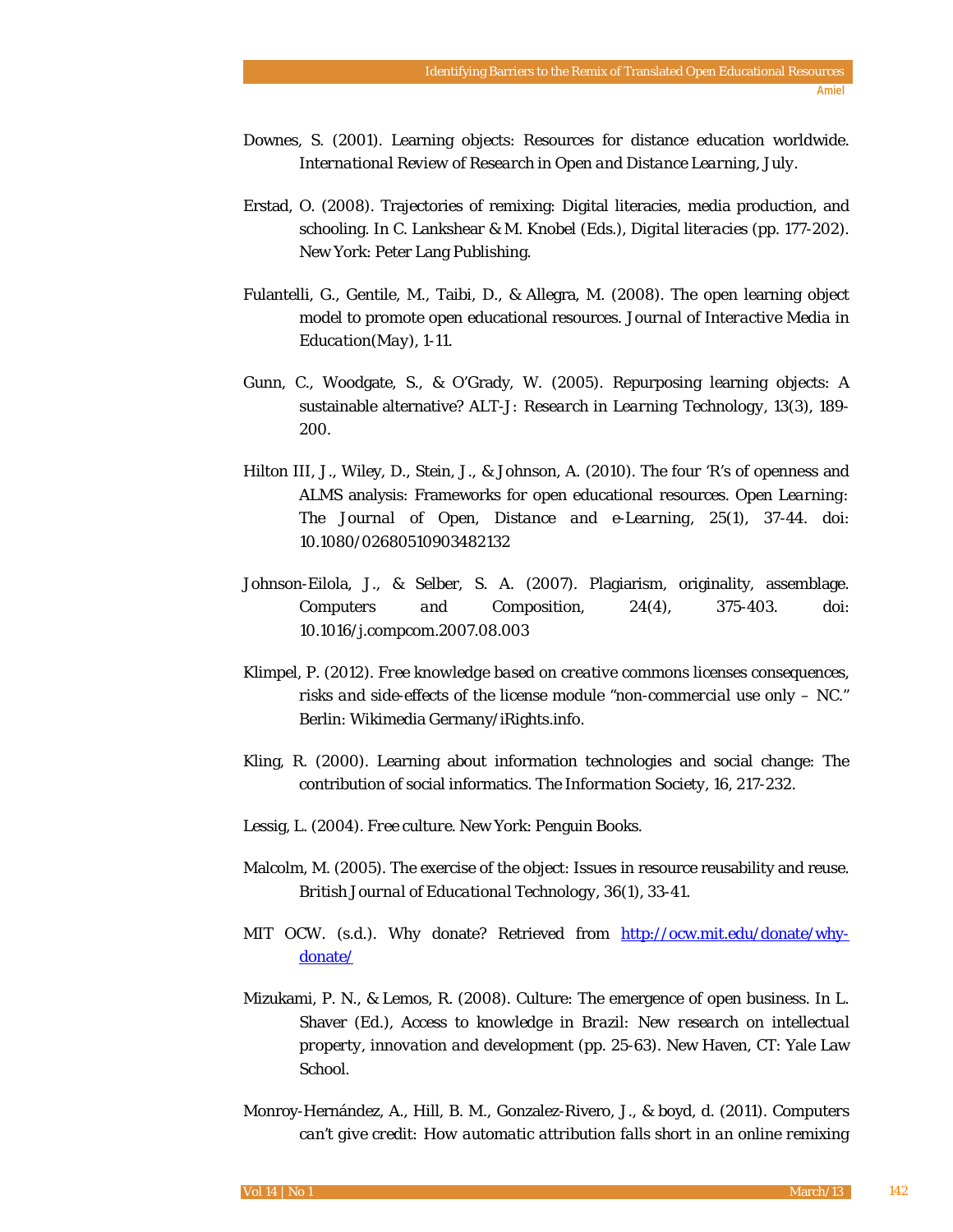*community*. Paper presented at the Annual Conference on Human Factors in Computing Systems, Vancouver, BC.

- Ochoa, X. (2010). Connexions: A social and succesful anomaly among learning object repositories. *Journal of Emerging Technologies in Web Inteligence, 2*(1), 22.
- OPAL (2011). Guidelines for open educational practices in organizations. Retrieved from [http://www.oer-quality.org/wp-content/uploads/2011/03/OPAL-OEP](http://www.oer-quality.org/wp-content/uploads/2011/03/OPAL-OEP-guidelines.pdf)[guidelines.pdf](http://www.oer-quality.org/wp-content/uploads/2011/03/OPAL-OEP-guidelines.pdf)
- Papert, S. (1980). *Mindstorms: Children, computers, and powerful ideas*. New York, NY: Basic Books.
- Parrish, P., & Linder-VanBerschot, J. (2010). Cultural dimensions of learning: Addressing the challenges of multicultural instruction. *The International Review of Research in Open and Distance Learning, 11*(2).
- Petrides, L., Nguyen, L., Kargliani, A., & Jimes, C. (2008). *Open educational resources: Inquiring into author reuse behaviors*. Paper presented at the 3rd European conference on Technology Enhanced Learning: Times of Convergence: Technologies Across Learning Contexts, Maastricht, The Netherlands.
- Pezzo, T., Amorim, S., & Amiel, T. (2011). Metodologia participativa para o desenvolvimento de recursos educacionais abertos para sociologia. *ENESEB.* Retrieved from<http://www.educacaoaberta.org/>
- Pimienta, D., Prado, D., & Blanco, A. l. (2009). *Twelve years of measuring linguistic diversity in the Internet: Balance and perspectives*. Paris: UNESCO.
- Reich, J. (2011). Will free benefit the rich? Retrieved from <http://www.edtechresearcher.com/2011/11/will-free-benefit-the-rich/>
- Reich, J., Murnane, R., & Willett, J. (2012). The state of wiki usage in U.S. K–12 schools. *Educational Researcher, 41*(1), 7-15. doi: 10.3102/0013189x11427083
- Rossini, C. (2010). *Green-Paper: The state and challenges of OER in Brazil: From readers to writers?* (p. 75). Boston: Harvard University.
- Seneviratne, O., & Monroy-Hernández, A. (2010). *Remix culture on the web: A survey of content reuse on different user-generated content websites.* Paper presented at WebSci10: Extending the Frontiers of Society, Raleigh, NC.
- Shneiderman, B. (2002). *Leonardo's laptop*. Cambridge, MA: MIT Press.
- Simon, I., & Vieira, M. S. (2008). *O rossio não-rival Além das redes de colaboração: Internet, diversidade cultural e tecnologias do poder* (pp. 15-30). Salvador, Bahia: UFBA.